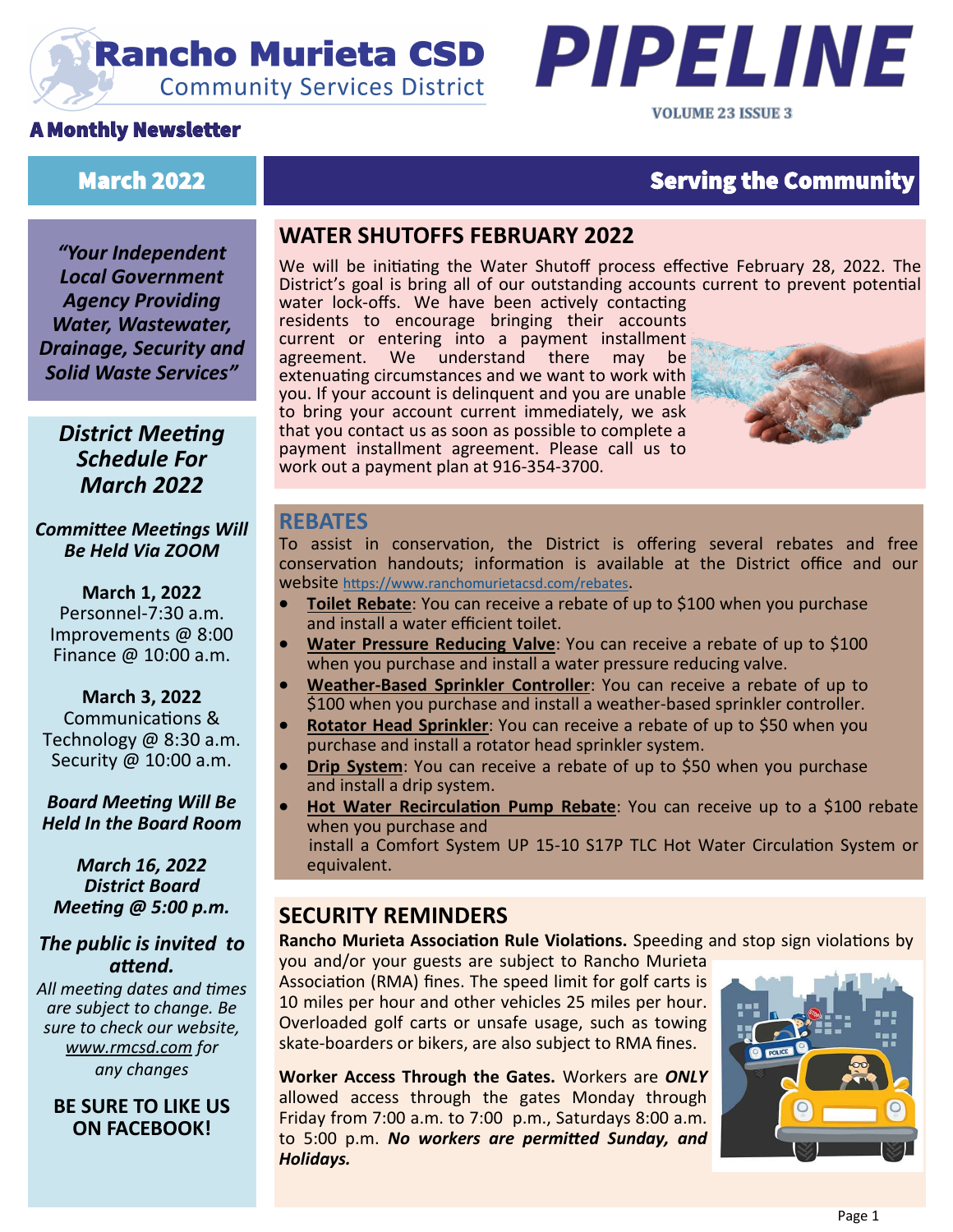#### **GM CORNER THE CURRENT STATE OF RECYCLING**

*As part of our continued partnership with the Community of Rancho Murieta, Cal-Waste wants to share some information regarding the solid waste industry and its effects on curbside services in your community.* 

Recycling has been an integral part of society throughout history. What started as an economically driven choice, turned into a movement lead by environmental sustainability. The push for more sustainable practices has been driven by legislation, setting new goals throughout the years to divert more materials from landfills and further reduce Greenhouse Gas Emissions.

For example, beverage container recycling laws in effect since 1987 have resulted in 360 billion aluminum, glass, and plastic beverage containers being recycled. Residential three cart systems are utilized across the state to help jurisdictions meet diversion goals set forth in the California Integrated Waste Management Act (Assembly Bill 939) that began in 1995. In 2014, the Mandatory Commercial Recycling Bill (Assembly Bill 341) mandated commercial entities must also have recycling programs.

Up until the past five years, the processing of recyclables could mostly pay for itself and proved to be not only a sustainable mission, but also an economically sound decision. However, in 2017, China enacted strict policies to limit the import of recyclables, turning the international market for recycled products upside down and sparked recent media attention questioning if recycling is broken.

China, the world's largest buyer of recycled materials, effectively shut its doors to the market by implementing policy changes that decreased the allowed contaminant levels in recycling from a threshold of 5% contamination to a level of 0.5% contamination, a drastic 90% reduction.

As a result, the cost of processing recyclables in the U.S. and around the world has severely increased to meet these new thresholds. Processors of recyclables worldwide have been forced to invest in technology to produce cleaner recyclables so that they could market their recovered products. In 2018-19, Cal-Waste spent more than \$22 Million to install a new recyclables processing facility capable of meeting the new 0.5% contamination requirement. This spring, they are investing an additional \$6 Million to further improve their processing capabilities.

While the cost of recycling has gone up, the laws regarding recycling and the societal push for sustainability have not relaxed despite the lack of marketplace and infrastructure. While we make the necessary changes today, we hope that the industry for processing recyclables returns to be domestic so that we can be less reliant on international markets, all to help keep recycling economically beneficial in the future.

#### **Employee Spotlight – Melody Villanueva — Accounting Technician/Utility Billing Specialist**

Melody Villanueva joined the District February 14, 2022, as our new Accounting Technician/ Utility Billing Specialist. We were thrilled to welcome her! Melody is a positive addition to the team, and will be preparing the monthly utility statements, and helping residents with questions about their bills. She is excited about a career in the public sector. Her family moved from Sonoma County in the past year and has been enjoying making Rancho Cordova their new home. As the mother of three kids, ages 10, 13 and 14, Melody has a very busy home life! She and her family enjoy BBQing and outdoor activities with their family and friends. Welcome Melody!!!!





#### **SPRING TIME IS MOSQUITO TIME**

We have all looked forward to those pleasant evenings when we can enjoy backyard and park activities, barbecuing, and socializing with friends and family. Unfortunately, some uninvited visitors also enjoy those pleasant evenings – those pesky mosquitoes.

Now is the time to be sure the mosquito breeding areas are minimized: ensure there is no standing water, such as in bird baths or fountains, empty flower pots or containers, and ditches or other low spots which hold water where mosquitoes can breed.

It is still early in the season for the mosquitoes (which can carry the West Nile Virus) to attack, but as the weather warms, they will be looking for dining sites, preferably on warm blooded mammals. Be prepared by eliminating breeding sites, using repellant, and wearing long sleeves and long pants during the early morning and evening hours when mosquitoes are most active.

# **Board of Directors**

**Linda Butler Director** 

 **Tim Maybee Randy Jenco Linda Butler and Duman Merchant President Vice President Director Director Director tmaybee@rmcsd.com rjenco@rmcsd.com lbutler@rmcsd.com jmerchant@rmcsd.com mpohll@rmcsd.com**

**Martin Pohll** Director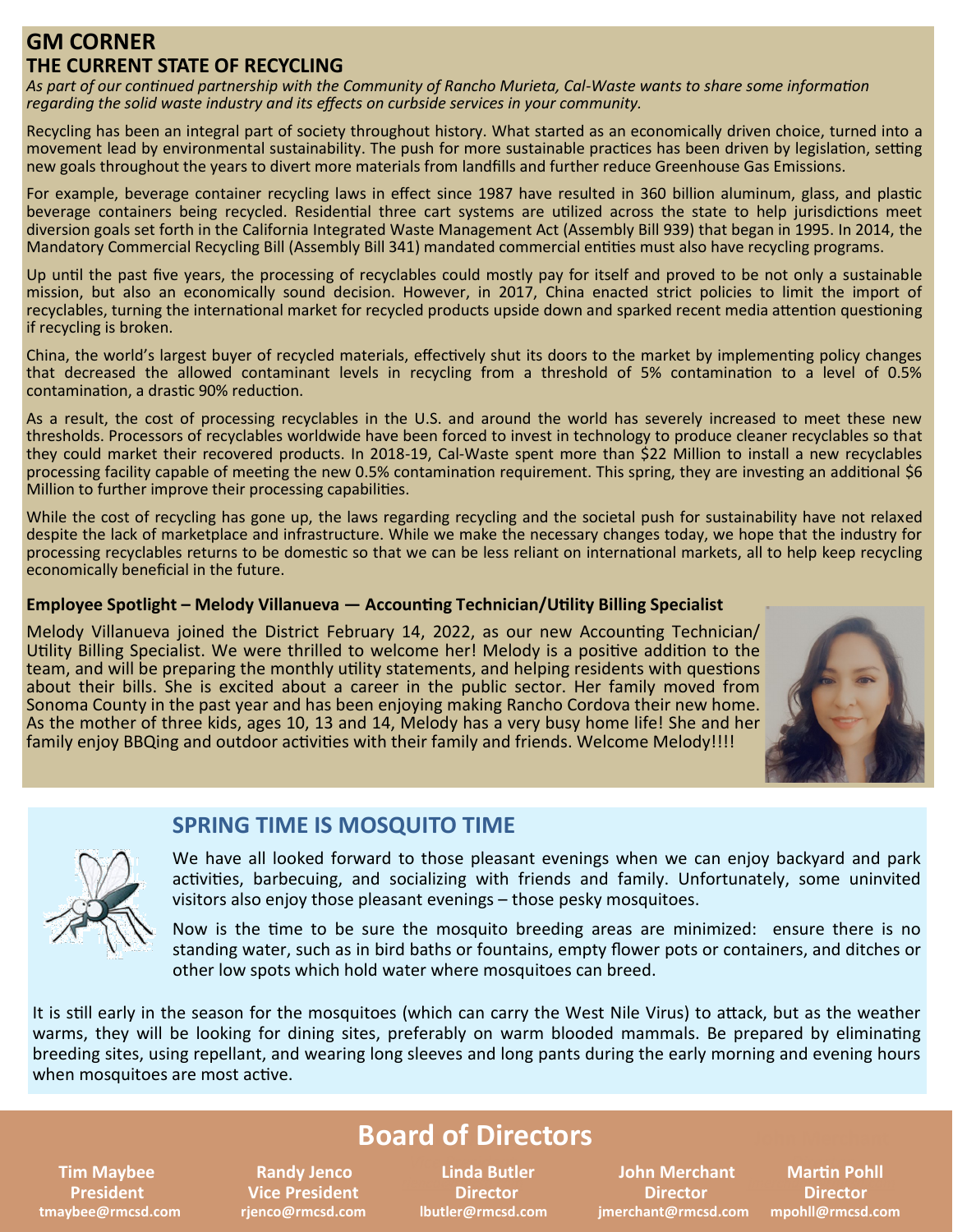# **Rancho Murieta CSD PIPELINE**

#### A Monthly Newsletter

#### **BUSINESS HOURS**

Monday - Thursday 8:00 a.m. to 5:30 p.m. *Friday—Closed*

## **DISTRICT STAFF**

**Tom Hennig General Manager** [thennig@rmcsd.com](mailto:thennig@rmcsd.com)

**Paula O'Keefe Director of Administration** pokeefe@rmcsd.com

**Michael Fritschi Director of Operations** mfritschi@rmcsd.com

**Kelly Benitez Security Supervisor** kbenitez@rmcsd.com

#### **Amelia Wilder District Secretary** [awilder@rmcsd.com](mailto:jwerblun@rmcsd.com)

**Jennifer Yee Accounting Manager** jyee@rmcsd.com

#### **Travis Bohannon Chief Plant Operator** [tbohannon@rmcsd.com](mailto:tbohannon@rmcsd.com)

**Ron Greenfield Utilities Supervisor** [rgreenfield@rmcsd.com](mailto:tbohannon@rmcsd.com)

# March 2022 Serving the Community

#### **FEBRUARY 16, 2022 BOARD MEETING HIGHLIGHTS**

- Adopted Computer Password Policy P2022-01
- Terminated Contracting Emergency for Emergency Valve Replacement declared December 15, 2021 on De La Cruz
- Adopted Resolution R2022-02 to Appropriate Funds to pay for Emergency Valve Replacement on De La Cruz
- Authorized General Manager to execute Agreement with Sacramento Tree Foundation to plant trees at CSD Office as part of Riverview Tree Mitigation

#### **FEBRUARY 2022 COMMITTEE MEETING HIGHLIGHTS**

# r**EBNUA**<br><u>Improvements Committee</u>

- Received Update on Emergency Valve Replacement
- Discussed Team to Evaluate Sodium Hypochlorite Design Services RFP Security Committee
- Discussed Recent Increase in Crime
- Discussed ABDi Continental Software/Hardware Upgrade Schedule  $\bullet$

#### Finance Committee

- Discussed Updates to Pay Arrangements & Policy P2020-03 Disconnection of Residential Water Service for Nonpayment
- Discussed Franchise Agreement with Cal-Waste
- Discussed Board Strategic Planning and Budget Workshop
- Communications & Technology Committee
- Reviewed District Computer Password Policy P2022-01
- Received Update on Reservoir Information and Education Committee
- Received update on Website FAQ's

Personnel Committee—Cancelled

### *NEW DISTRICT OFFICE HOURS*

*Beginning January 1, 2022, the District Office will be open Monday through Thursday from 8:00 a.m. - 5:30 p.m. We will no longer close for lunch. The District Office will be closed on Fridays.*

#### **DEVELOPMENT UPDATE**

Retreats – Work has continued with storm, water, and sewer lines being installed along what will become Robbia Way (off of De La Cruz). Sewer mains have been tied in and water main is being prepared for tie in. We are coordinating with the developer for the replacement of the water meter that measures the County Club water consumption.

Riverview – Water and sewer line installation have been completed for Phase 1a along Reynosa Drive. Drainage infrastructure has been installed from Reynosa Drive to Bird loop. Retaining wall construction has begun and water line tie in has occurred on Reynosa Drive.

Taco Bell: Underground utility installation is complete except for the fire supply line. Circle K/Shell: Sewer line installation has occurred, and topside civil and mechanical work has commenced.

> *Detailed Updates can be found on our website: https://www.ranchomurietacsd.com/development-projects*